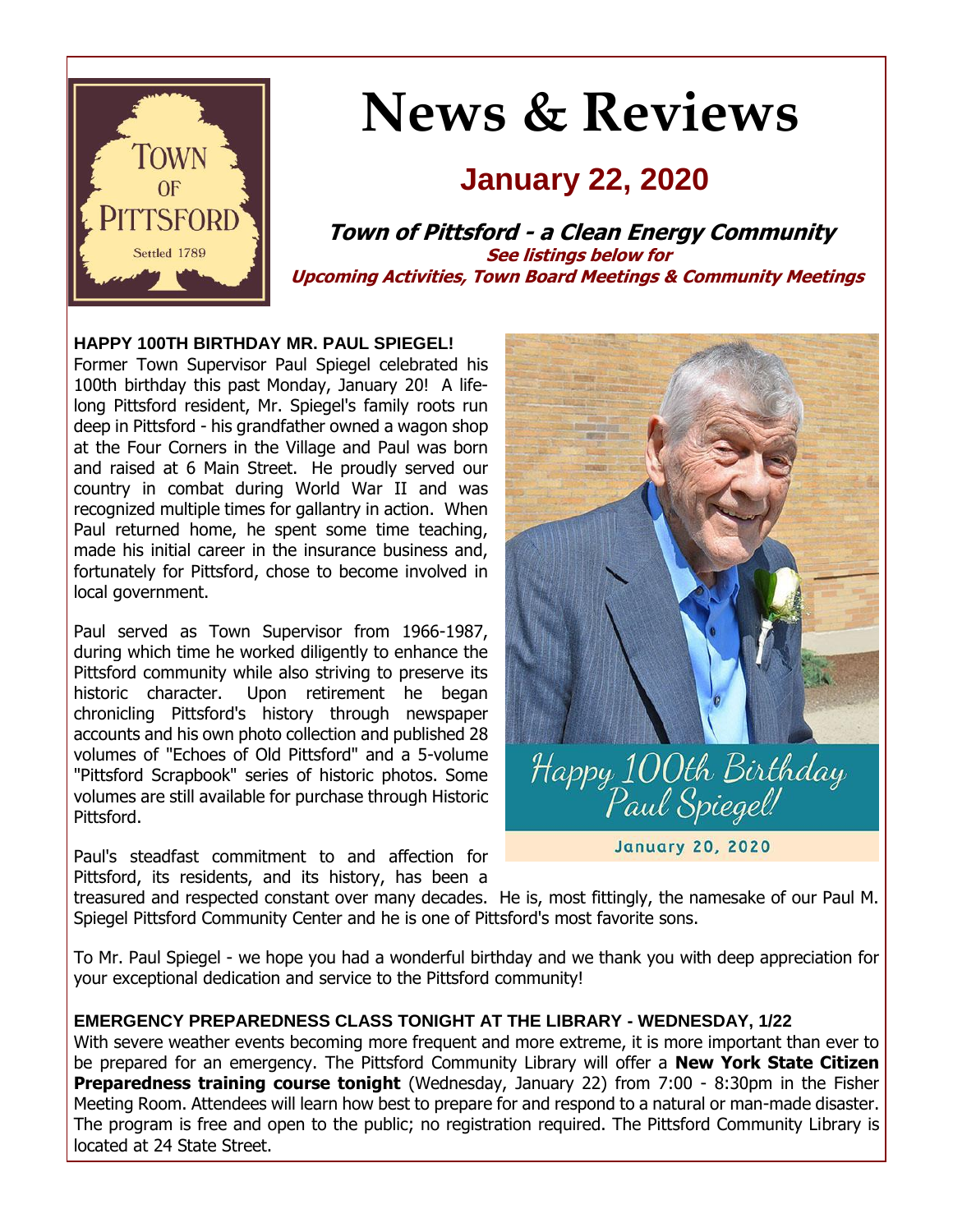The Library will also offer a **"Self-Defense 101" workshop this this Sunday, January 26 from 2:00 - 3:30pm** in the Fisher Meeting Room. Taught by a Tsunami Ruy karate black belt, the workshop will cover minimizing your risk, reading body language and basic hand-to-hand self-defense techniques. The instructor will also discuss how confidence can be the game changer in personal safety. The program is free and open to the public but registration is required; for more information and [to register, visit the Library's online](http://r20.rs6.net/tn.jsp?f=001LDSDyJIwQJXJ6aOceqTTuB5RiZpptNpcQhHHBWDykI7TSGontpIgeQM6GJCX9m70vH_7Nyb0YWXNMh3c022CQMzeUcaG2e-smvdfU4zRHQakZd9sTcwo7MitGvDMeWJ4ooMfw9PrRI8Pwm9SxQWeTAu2ZgSzrdLvc3b-M7bQKzHTUwpYL3oRYoHR6SXtC5QdukPqdtjfMIstAwuLNoFvjifPVuHbTE1VqGqvkHs6Uqtqbx4sFDNyKF1UcFwhS2PWUVJ0Iy8ip0lnWOMa9HkNM-30uN_-wkA8fRi_2sR5F_OFMCZebNc-PulR-f6-9myumAbhMJOYv_9a1sh0h7iyjGh4tydt53tb5sijAqXGITw6IMBseg_9vlUgNZA16Zt45w5IFcmabhZBbTwRfvUXyA==&c=R7aRLViIehQ0cKgRyUCsXuoRGqUOroMdrw1gVZ6oICfol1BYwUeIeQ==&ch=9mczUhnxsM6ryE-BkTjwlFkSeaPZHcPk4hLOebQFsXzOJG3I1jrFJA==)  [program calendar](http://r20.rs6.net/tn.jsp?f=001LDSDyJIwQJXJ6aOceqTTuB5RiZpptNpcQhHHBWDykI7TSGontpIgeQM6GJCX9m70vH_7Nyb0YWXNMh3c022CQMzeUcaG2e-smvdfU4zRHQakZd9sTcwo7MitGvDMeWJ4ooMfw9PrRI8Pwm9SxQWeTAu2ZgSzrdLvc3b-M7bQKzHTUwpYL3oRYoHR6SXtC5QdukPqdtjfMIstAwuLNoFvjifPVuHbTE1VqGqvkHs6Uqtqbx4sFDNyKF1UcFwhS2PWUVJ0Iy8ip0lnWOMa9HkNM-30uN_-wkA8fRi_2sR5F_OFMCZebNc-PulR-f6-9myumAbhMJOYv_9a1sh0h7iyjGh4tydt53tb5sijAqXGITw6IMBseg_9vlUgNZA16Zt45w5IFcmabhZBbTwRfvUXyA==&c=R7aRLViIehQ0cKgRyUCsXuoRGqUOroMdrw1gVZ6oICfol1BYwUeIeQ==&ch=9mczUhnxsM6ryE-BkTjwlFkSeaPZHcPk4hLOebQFsXzOJG3I1jrFJA==) or call 249-5481.

#### **TOWN COMPOSTED NEARLY 1,000 POUNDS OF FOOD SCRAPS IN 2019**

Our new Town composting program at the Spiegel Pittsford Community Center composted 970 pounds of food scraps from June to December last year. That's an average of over 160 pounds of food scraps recycled each month!

In just the first six months of an outstanding partnership with Impact Earth, we've made sure nearly 1,000 pounds of food scraps will help nourish future gardens instead of taking up space in a landfill.

We're proud to have added this program to our ongoing sustainability efforts and look forward to expanding it in 2020. For more information on composting options, visit Impact Earth's website at: [www.impactearthroc.com.](http://r20.rs6.net/tn.jsp?f=001LDSDyJIwQJXJ6aOceqTTuB5RiZpptNpcQhHHBWDykI7TSGontpIgebInkbNiAsOlnPflNCkmBnp_BSVLDQZoLdFRgxgluk2Qfez_iKF_sm_8eTvWQgoUVI4qlPfnsgBhsNPPkZuFcISRzmlVdtgED_LBfbwyLUvgzx_E3XCF_--O1WvF2GQEaR0RsS8rlUJqCtEHPN-tfDJyJaWgDXFsHaOzJ51g6tLJTS9FI650mD23GwbRy7z7O97au_ckZ0kW8xfkotg-oDc_Uu5LvXoq5Tu9fbqP0cKBc2S817-Ulpc=&c=R7aRLViIehQ0cKgRyUCsXuoRGqUOroMdrw1gVZ6oICfol1BYwUeIeQ==&ch=9mczUhnxsM6ryE-BkTjwlFkSeaPZHcPk4hLOebQFsXzOJG3I1jrFJA==)

#### **PITTSFORD SENIORS COLLECT 125 COATS FOR SENIORS IN NEED**

Our caring and generous Pittsford Seniors program participants collected 125 coats during Monroe County's "Coats for Seniors" campaign this past December - a 25% increase from last year! The coats are sent to area shelters where they are distributed to those in need. Thanks to leadership from the Monroe





County Office for the Aging and partnerships with several community groups and organizations - including our seniors! - the Coats for Seniors Campaign has collected and distributed over 10,000 coats over its 16 year history.

#### **THURSDAY MORNING MOVIE MATINEES FOR SENIORS AT COMMUNITY CENTER**

Seniors, join us in the VanHuysen Community Room at the Spiegel Pittsford Community Center for our free Thursday Morning Movie Matinee series! All movies begin at 10:00am and feature light refreshments. Our first movie is January 30 and features On Golden Pond - the story of a cantankerous retiree (Henry Fonda in his final acting performance) and his conciliatory wife (Katharine Hepburn) who spend their 48th summer at their idyllic New England vacation home. Upcoming movies include Moonstruck (February 27) and Casablanca (March 26).

The Town's Spiegel Pittsford Community Center is located at 35 Lincoln Avenue. To learn more about our programs, activities and services for seniors [click HERE to visit the Seniors page](http://r20.rs6.net/tn.jsp?f=001LDSDyJIwQJXJ6aOceqTTuB5RiZpptNpcQhHHBWDykI7TSGontpIgeWMvhZeza3--6BknxTcdAjh-3O6bDMAP-B0f-yrZBygy7aNw-tXpTKZL_XmSOU29i9IR9YH_Qnv5H8kJjWzelPVykUnFYVF6AScfN18w43EwRSCyrx07gWTNV6QlCcNeMJy8IzXlfYh-B-dNeKvPpxFgecgpEviFqo8Qc55vKpIBMfIeWOlmjaAFTJFY3r-sEPCklg6s9I9kSfPc6gN2TMHVmNYvEotcOjzuAibfwDK2mJ8mhG_wvkKKeFOWaXuN1A==&c=R7aRLViIehQ0cKgRyUCsXuoRGqUOroMdrw1gVZ6oICfol1BYwUeIeQ==&ch=9mczUhnxsM6ryE-BkTjwlFkSeaPZHcPk4hLOebQFsXzOJG3I1jrFJA==) on the Town website, [read](http://r20.rs6.net/tn.jsp?f=001LDSDyJIwQJXJ6aOceqTTuB5RiZpptNpcQhHHBWDykI7TSGontpIgeS4bnm1MFCuOlHrBs998yd2-CeRwnvFDZJpXTWYPQvgTnZwe-Im1DKqTzNwMKYltk6yMHyvUxv3B7EtGHwxTN3SnPvBgvk0nfkwWE4z1Y3cxHgjFNC4DJ7JlyLKFSf9nXZji8sMKkmQp2x4vuh5_ptU3duA1mq-MozOmAgOB0oNKdFxi1amit_1GRv_sCB2ueD78srFcsa4L8G3EZXV8e0y2JTrBhlvAjAYnf8qAybOk-pN_Ef8hig0YbdPUTvuNEw9JQri-wfSYvQO6UfzlA2uaputIyEGNqWEXeO64PCh9_dQx5T7rZravfA7AJrvBtg==&c=R7aRLViIehQ0cKgRyUCsXuoRGqUOroMdrw1gVZ6oICfol1BYwUeIeQ==&ch=9mczUhnxsM6ryE-BkTjwlFkSeaPZHcPk4hLOebQFsXzOJG3I1jrFJA==)  [our Seniors program info brochure online,](http://r20.rs6.net/tn.jsp?f=001LDSDyJIwQJXJ6aOceqTTuB5RiZpptNpcQhHHBWDykI7TSGontpIgeS4bnm1MFCuOlHrBs998yd2-CeRwnvFDZJpXTWYPQvgTnZwe-Im1DKqTzNwMKYltk6yMHyvUxv3B7EtGHwxTN3SnPvBgvk0nfkwWE4z1Y3cxHgjFNC4DJ7JlyLKFSf9nXZji8sMKkmQp2x4vuh5_ptU3duA1mq-MozOmAgOB0oNKdFxi1amit_1GRv_sCB2ueD78srFcsa4L8G3EZXV8e0y2JTrBhlvAjAYnf8qAybOk-pN_Ef8hig0YbdPUTvuNEw9JQri-wfSYvQO6UfzlA2uaputIyEGNqWEXeO64PCh9_dQx5T7rZravfA7AJrvBtg==&c=R7aRLViIehQ0cKgRyUCsXuoRGqUOroMdrw1gVZ6oICfol1BYwUeIeQ==&ch=9mczUhnxsM6ryE-BkTjwlFkSeaPZHcPk4hLOebQFsXzOJG3I1jrFJA==) or call our Senior Programs Office at 248-6235.

#### **VOLUNTEER BOARD PARTICIPANTS NEEDED - RESUMES ACCEPTED THROUGH JANUARY 31**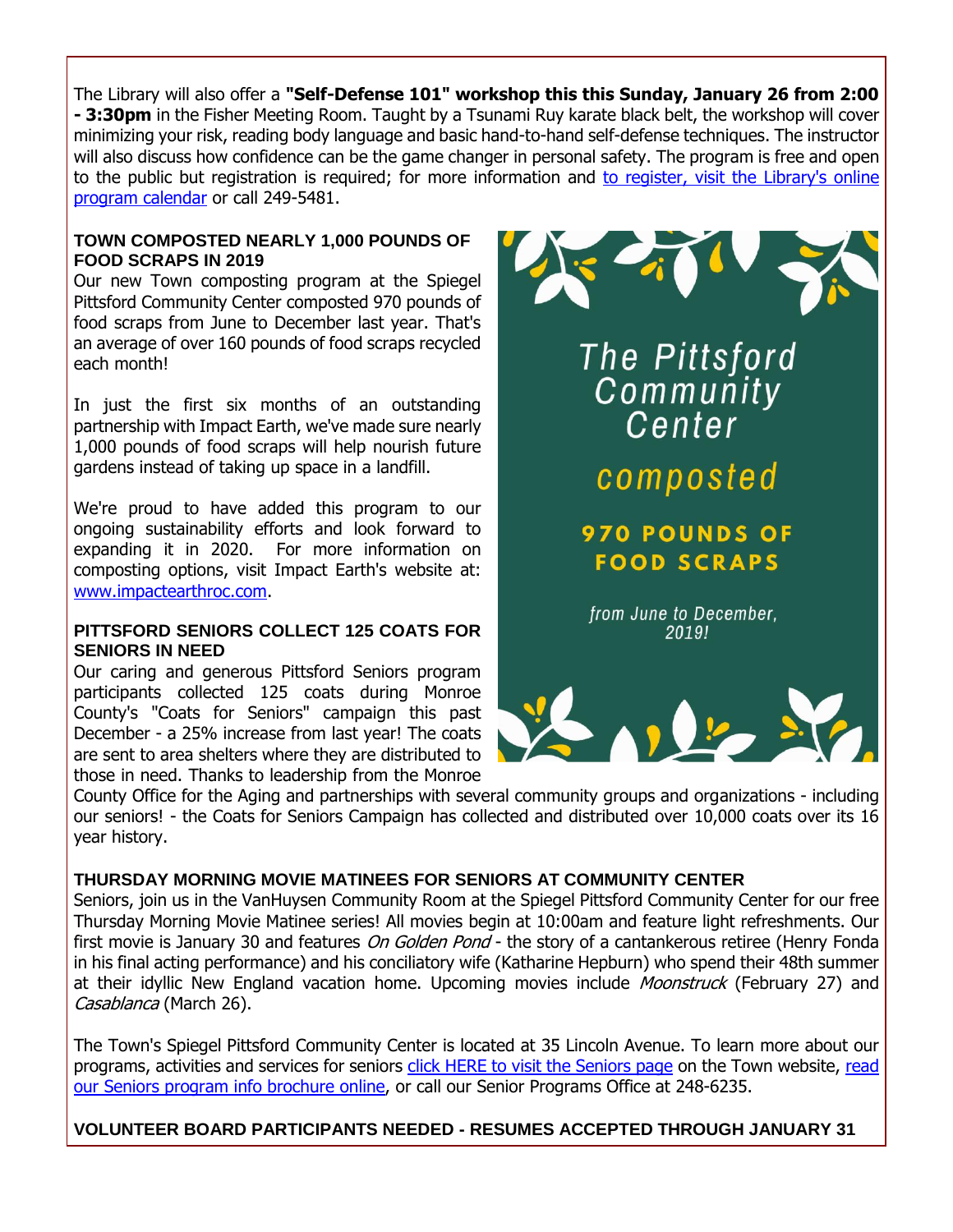The Town of Pittsford is currently soliciting resumes from residents who wish to serve on the following Town of Pittsford volunteer boards:

- Assessment Review Board
- Design Review and Historic Preservation Board
- Environmental Advisory Board
- Parks and Recreation Advisory Board
- Planning Board
- Zoning Board of Appeals

These boards assist with the various functions of Town government and in many cases make decisions affecting key issues of importance to Pittsford's success as a community.

**Selection Process:** once candidate resumes are received, they will be distributed equally among Town Board members, who will then, along with the corresponding board chair, interview interested candidates. Interview questions will be consistent among candidates and responses rated against the same criteria. The highest-rated candidates will be selected; those not selected will be notified.

Any Pittsford resident with an interest in serving on one of the above volunteer boards should **send a resume for consideration January 31** to:

Supervisor's Office, Town of Pittsford, 11 South Main Street, Pittsford, New York 14534 or [sreddick@townofpittsford.org](mailto:sreddick@townofpittsford.org?subject=Town%20Volunteer%20Board%20application)

**Please indicate in your submission what board would be of interest to you.** For complete information about each board's responsibilities and board member term lengths, click this link to [Town](http://r20.rs6.net/tn.jsp?f=001LDSDyJIwQJXJ6aOceqTTuB5RiZpptNpcQhHHBWDykI7TSGontpIgeTmdYsU1MvKYSmmAyYeB95N6-XjFrIldnqzrjebPbRrFZMqS-Ap82uq6hqiGd5Wvy7y6g2xs25P5_k1GLx0QnqKQS7K6pJqGyf0tMlnADYoRJdAYhOeGZMEYm9WfiHLL92eibWGJ9B9XnJ8IOPyqhID85v5y5k55G0L4cV6yVVGvUorBqqMpFEubqR1k1f0Unu8oKceyuFJmkndCdQwsMZbQuIUV3FnS3KY7lF6-HIbEZKDlRin0p3II124T6JIv3F0AB5G2-Azx&c=R7aRLViIehQ0cKgRyUCsXuoRGqUOroMdrw1gVZ6oICfol1BYwUeIeQ==&ch=9mczUhnxsM6ryE-BkTjwlFkSeaPZHcPk4hLOebQFsXzOJG3I1jrFJA==)  [citizen volunteer board information](http://r20.rs6.net/tn.jsp?f=001LDSDyJIwQJXJ6aOceqTTuB5RiZpptNpcQhHHBWDykI7TSGontpIgeTmdYsU1MvKYSmmAyYeB95N6-XjFrIldnqzrjebPbRrFZMqS-Ap82uq6hqiGd5Wvy7y6g2xs25P5_k1GLx0QnqKQS7K6pJqGyf0tMlnADYoRJdAYhOeGZMEYm9WfiHLL92eibWGJ9B9XnJ8IOPyqhID85v5y5k55G0L4cV6yVVGvUorBqqMpFEubqR1k1f0Unu8oKceyuFJmkndCdQwsMZbQuIUV3FnS3KY7lF6-HIbEZKDlRin0p3II124T6JIv3F0AB5G2-Azx&c=R7aRLViIehQ0cKgRyUCsXuoRGqUOroMdrw1gVZ6oICfol1BYwUeIeQ==&ch=9mczUhnxsM6ryE-BkTjwlFkSeaPZHcPk4hLOebQFsXzOJG3I1jrFJA==) or visit the "Volunteer Boards" link under the "Government" tab on the Town website at [www.townofpittsford.org.](http://r20.rs6.net/tn.jsp?f=001LDSDyJIwQJXJ6aOceqTTuB5RiZpptNpcQhHHBWDykI7TSGontpIgeauu7lzaN_q95yQk28l2PxO8Wc22E9sgJ2bke8v3PZG2mvJsZ3LvE1QLmwodhxA5zYOlikyvp8I6FbYrJpG9IrKh25C5prikoc0aCaOGFxT_X4TH10HUfOUc_3Yx3pQgubC-ShA7bjdiQPs1iPzHSfdh5vAxP_6g8kmGIE8gM4qlyUEm5cuVTOjY-er1dLD3nrpIV0DoieyNZbNswNCpftYBeWcmsH2nDSrUQXpYLE3kxtfS8g94l6E=&c=R7aRLViIehQ0cKgRyUCsXuoRGqUOroMdrw1gVZ6oICfol1BYwUeIeQ==&ch=9mczUhnxsM6ryE-BkTjwlFkSeaPZHcPk4hLOebQFsXzOJG3I1jrFJA==)

#### **CHRISTMAS TREE RECYCLING CONTINUES THROUGH JANUARY 31**

You can be green even in the winter - recycle your Christmas tree! Town of Pittsford crews will pick up trees placed curbside as long as all plastic bagging and all decorations are removed. Weather permitting, Christmas trees are picked up each year from the week after Christmas through the end of January. Christmas trees may also be dropped off at the Highway Garage, 60 Golf Avenue, from 7AM until dark, Monday through Saturday. All trees gathered will be chipped and reused as mulch. The mulch will be available free to residents in the spring at the East Street storage site located just before the gate to the Town Parks Department office building (enter at 34 East Street).

#### **TAKE YOUR CHILD TO THE LIBRARY DAY IS FEBRUARY 1 - WITH AIRIGAMI BALLOON FUN!**

Celebrate "Take Your Child to the Library Day" on February 1 with Airigami as they use balloons to construct a Rube Goldberg-style mousetrap to catch a mouse on the loose at the Pittsford Community Library! Join us at 2:00pm on Saturday, February 1 in the Fisher Meeting Room for this enjoyable, interactive stage show. The program is free and suitable for all ages; no registration required.

The Pittsford Community Library is located at 24 State Street. For more information about other great upcoming Library programs, visit the [Library's online program calendar](http://r20.rs6.net/tn.jsp?f=001LDSDyJIwQJXJ6aOceqTTuB5RiZpptNpcQhHHBWDykI7TSGontpIgeZndnNA560LgL0nIbPHFk8mvx1336Ecmej82dxYm4DEyqxvnfhcJKrffcp6eo_X0ScqOeH_02tqGNvVCYlDLTGJRoBvEgVun4BfiFmA5-fbUogwKgVGWl_Vo7En-5aYaPnlK4XQrsfVrU0bBu8bvwR5IsxdPEWPICZJjUizdN3W3BUacz9dfM8JmHAyW9SU5ngmLygY_TNv6HH58rgcY8xtfeg7i2vm7Fvg4A4bYVxnE3ILTXgwdlo1ebvm4KoIXvaHkm79Wd08ZGS51Kl38J3kfz0xmpeUBOQ==&c=R7aRLViIehQ0cKgRyUCsXuoRGqUOroMdrw1gVZ6oICfol1BYwUeIeQ==&ch=9mczUhnxsM6ryE-BkTjwlFkSeaPZHcPk4hLOebQFsXzOJG3I1jrFJA==) or call 249-5481.

#### **FAMILIES ADVOCATING FOR MUSIC EDUCATION (FAME) CABARET NIGHT IS FEBRUARY 1**

Mendon High School's FAME (Families Advocating Music Education) parent organization presents **Cabaret 2020: That's Entertainment!** on Saturday, February 1, from 7:00 to 10:00pm in the Mendon High School Commons. Brett Davidsen from WHEC-News10NBC will once again emcee this annual cabaret style event featuring performances by many of the school's talented vocal and instrumental ensembles, including Mendon High School's Jazz Band, Bella Voce, Viking Voices, Jazz Choir, Jazz Ensemble, and Show Choir plus special guest performers from Barker Road Middle School.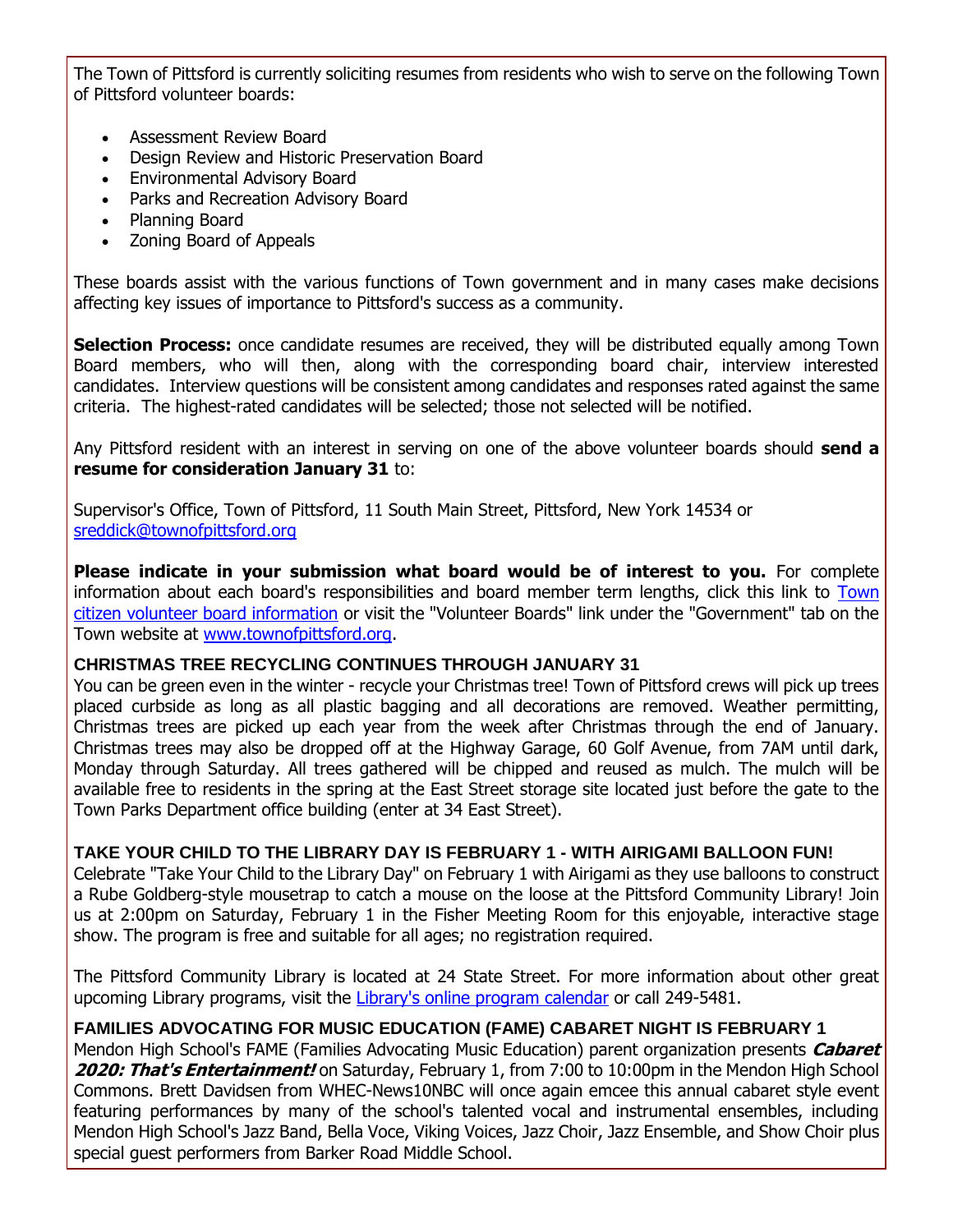Socialize, enjoy light desserts and beverages and bid at the fabulous silent auction while enjoying these great performances. Families Advocating Music Education (FAME) sponsors this annual fundraiser each February to benefit the music and drama department at Mendon High School and students pursuing music education and performance art in college. Tickets are \$6.00 in advance and \$7.00 at the door. For additional information and to purchase advance tickets, please contact via email [mhsfame@gmail.com.](mailto:mhsfame@gmail.com?subject=FAME%20Cabaret%202020)

#### **REMINDERS**

#### **FREE TAX PREPARATION FOR SENIORS 2/7 - 4/3 | APPOINTMENT IS REQUIRED**

AARP is offering a free volunteer-run tax assistance and preparation service for seniors at the Spiegel Pittsford Center that includes transmission of 2019 tax returns directly to the IRS. This quality service is available Fridays from February 7 through April 3, **by appointment only**. For more information or to schedule an appointment, contact Pittsford Seniors office at 248-6235.

The Town of Pittsford's Community Center is located at 35 Lincoln Avenue. To learn more about all of our programs, activities and services for seniors see our [Seniors Programs online information](http://r20.rs6.net/tn.jsp?f=001LDSDyJIwQJXJ6aOceqTTuB5RiZpptNpcQhHHBWDykI7TSGontpIgeS4bnm1MFCuOlHrBs998yd2-CeRwnvFDZJpXTWYPQvgTnZwe-Im1DKqTzNwMKYltk6yMHyvUxv3B7EtGHwxTN3SnPvBgvk0nfkwWE4z1Y3cxHgjFNC4DJ7JlyLKFSf9nXZji8sMKkmQp2x4vuh5_ptU3duA1mq-MozOmAgOB0oNKdFxi1amit_1GRv_sCB2ueD78srFcsa4L8G3EZXV8e0y2JTrBhlvAjAYnf8qAybOk-pN_Ef8hig0YbdPUTvuNEw9JQri-wfSYvQO6UfzlA2uaputIyEGNqWEXeO64PCh9_dQx5T7rZravfA7AJrvBtg==&c=R7aRLViIehQ0cKgRyUCsXuoRGqUOroMdrw1gVZ6oICfol1BYwUeIeQ==&ch=9mczUhnxsM6ryE-BkTjwlFkSeaPZHcPk4hLOebQFsXzOJG3I1jrFJA==) or [click HERE to](http://www.townofpittsford.org/home-seniors?utm_source=eNews+1-22-20&utm_campaign=eNews+01-22-20&utm_medium=email)  [visit the Seniors page](http://www.townofpittsford.org/home-seniors?utm_source=eNews+1-22-20&utm_campaign=eNews+01-22-20&utm_medium=email) on the Town website.

#### **TOWN AND COUNTY 2019 PROPERTY TAX BILLS HAVE BEEN MAILED - DUE 2/10**

Pittsford residents: if your property taxes are not in escrow, you should have received your 2020 Town and County tax bill in the mail by this time. If you have not received your tax bill please do one of the following to obtain a copy of your bill:

1) Download and print a copy directly from the Monroe County website at

[www.monroecounty.gov/apps/propertyapp.php,](http://r20.rs6.net/tn.jsp?f=001LDSDyJIwQJXJ6aOceqTTuB5RiZpptNpcQhHHBWDykI7TSGontpIgeYzcLYY1aYP8To7IGE_IlMpohbG0DCgNh-TBf7_i4u3p0ULViagGQCX221bLhanseslV25olEoPsLj4j2f0MgLQ72d4KOLDmxv3Fgd6nsTFZjDu5bPx0mLrJ2wxWJfrStAIrZJ_ypIbaX53V5WmnG9vo2buHr7gWTJSPOy16J-HQITGBjx9hqeM94X-ZGQOfIoeuQ1mVNaOODR_40-G7PpTjnjbYXbKHKqLdP3823qcbc1NW64YZAPk6ak06g5lztP_TQh6blaTj&c=R7aRLViIehQ0cKgRyUCsXuoRGqUOroMdrw1gVZ6oICfol1BYwUeIeQ==&ch=9mczUhnxsM6ryE-BkTjwlFkSeaPZHcPk4hLOebQFsXzOJG3I1jrFJA==) OR

2) Call the Town Tax Office at 585-248-6215 to have a copy of the bill emailed to you, OR

3) Email the Town Clerk/Tax Receiver at: *Idillon@townofpittsford.org to receive a copy of your bill.* 

**The interest-free Town and County property tax payment deadline is February 10; first installments are also accepted by or before February 10.** Please be sure to read all the instructions and information written on the back of your bill carefully. Payments may be made at Pittsford Town Hall (11 South Main Street), [online,](http://r20.rs6.net/tn.jsp?f=001LDSDyJIwQJXJ6aOceqTTuB5RiZpptNpcQhHHBWDykI7TSGontpIgeYzcLYY1aYP8To7IGE_IlMpohbG0DCgNh-TBf7_i4u3p0ULViagGQCX221bLhanseslV25olEoPsLj4j2f0MgLQ72d4KOLDmxv3Fgd6nsTFZjDu5bPx0mLrJ2wxWJfrStAIrZJ_ypIbaX53V5WmnG9vo2buHr7gWTJSPOy16J-HQITGBjx9hqeM94X-ZGQOfIoeuQ1mVNaOODR_40-G7PpTjnjbYXbKHKqLdP3823qcbc1NW64YZAPk6ak06g5lztP_TQh6blaTj&c=R7aRLViIehQ0cKgRyUCsXuoRGqUOroMdrw1gVZ6oICfol1BYwUeIeQ==&ch=9mczUhnxsM6ryE-BkTjwlFkSeaPZHcPk4hLOebQFsXzOJG3I1jrFJA==) or at Canandaigua National Bank (18 State Street, Pittsford). Please note there is a 3% service charge for online payments.

It is also **strongly** advised that you do NOT pay by electronic check, as these payments do not receive a U.S. postmark and may arrive late. The payment stub (see page 2 of your tax bill) must accompany your payment. Please include a phone number on your check, if possible.

**Please also note:** If you are paying your tax bill with an online bill pay (electronic banking) system through your bank, please be aware that your bank still generates and mails a paper check to the Town and it may take as long as two weeks or more to reach the Town offices. This type of mail does not receive a USPS postmark. Therefore, the Town can only consider your payment received on the date it is physically received in our office.

#### **HEALTHCARE MARKETPLACE INFO SESSIONS AVAILABLE AT THE LIBRARY IN JANUARY; REGISTRATION REQUIRED**

Open enrollment for the New York State of Health Marketplace Affordable Care Act insurance exchange runs through January 31, 2020.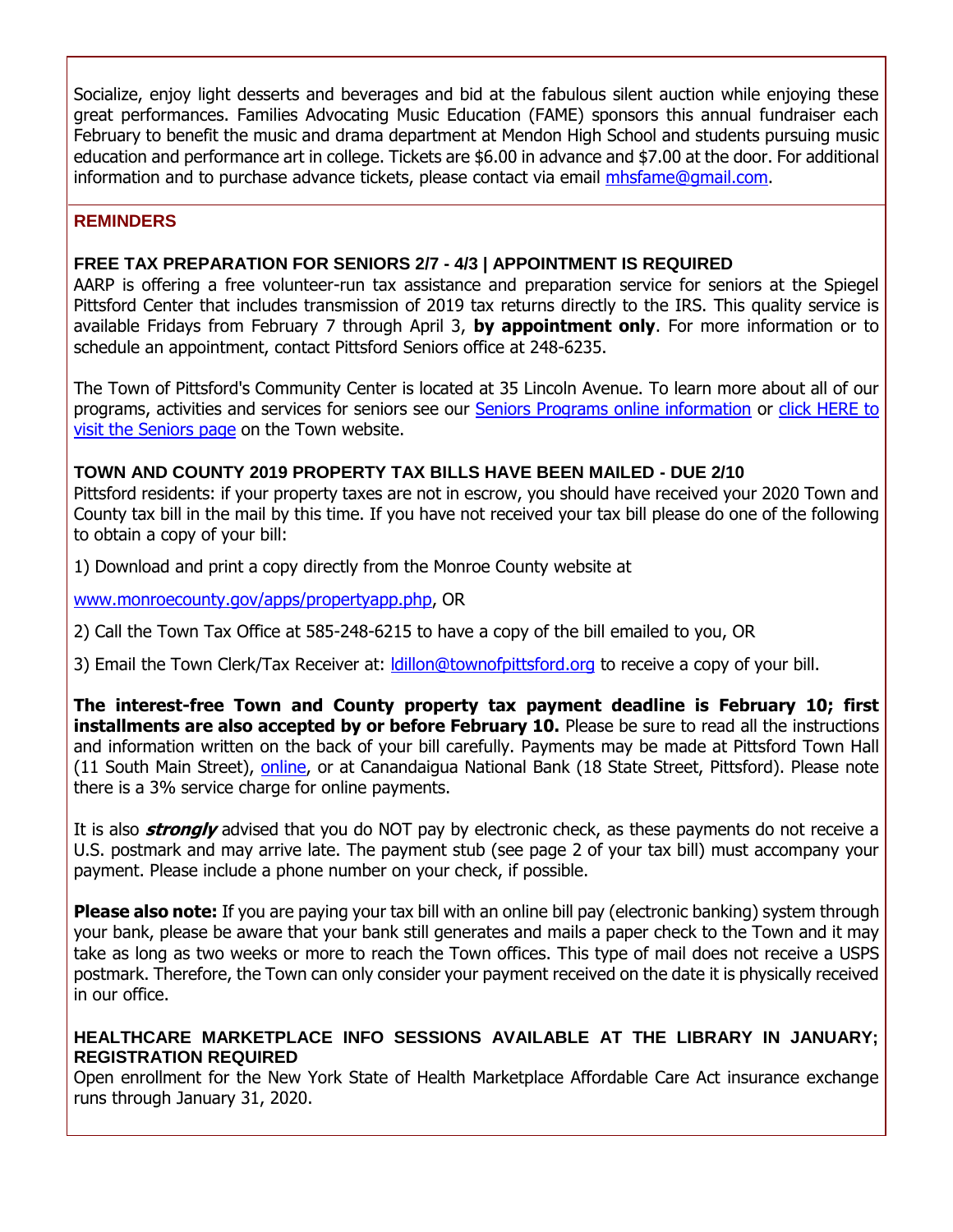For assistance in navigating through the NYS healthcare program choices, a certified application counselor will be available at the Pittsford Community Library for **one-on-one sessions** with individuals **on scheduled Thursdays in January. Advance registration is required**; call the Library Information Desk at 249-5481 to register for your individual one-on-one appointment. Sessions will be available 3:00 - 7:00pm. Additional information will be provided upon registration.

For information about other upcoming Library programs visit the [Library's online program calendar](http://r20.rs6.net/tn.jsp?f=001LDSDyJIwQJXJ6aOceqTTuB5RiZpptNpcQhHHBWDykI7TSGontpIgeRSBaBejXzNmH_Sb9H5Uh6trG9tINoYROEiJ501uHRGq-MZ2RUGVNnpi7Hu3LyOS8O4aG6oO5Bm_ALPs5XubKizLZ_gnpG2LluOvMBaOSU1NwBkDYrO1xrrB7gUPq14bxDngSwXmLTcah5UW_rc0P79CRmh9enBE51kUyfytGIQnafATNxQiMkvGrCtM20MNxrmPncMBFOPz3_3jQ30IFZYp3ujIba1AMrpar-cG1e_9uaZ1eq_D9o5nYXb1hGMJd0iVO1M12jvZTEjaulDajIqNvHz4wag77r1fA7CluC76pbVt31eW0KlCEKJb6JaYSS89jEpHDc7XhLiSuZHwo3A=&c=R7aRLViIehQ0cKgRyUCsXuoRGqUOroMdrw1gVZ6oICfol1BYwUeIeQ==&ch=9mczUhnxsM6ryE-BkTjwlFkSeaPZHcPk4hLOebQFsXzOJG3I1jrFJA==) or call 249-5481. The Pittsford Community Library is located at 24 State Street.

#### **SEASONAL PARKING RESTRICTIONS IN EFFECT THROUGH APRIL 1, 2020**

In order to facilitate snow removal, Town of Pittsford seasonal parking restrictions are in effect from November 15 (this Friday) through April 1, 2020. Parking of any vehicle on public roads - including state highways and on the shoulder of all roads - is prohibited each year from November 15 through April 1 in all areas within the Town and outside of the Village. During this time, please don't park on or along public roads outside of the Village. Please note violators may be ticketed or towed.

When the snow flies, we need roadsides clear of vehicles so our plows can get through. This is especially true in neighborhoods, where the streets are narrower. Vehicles parked along the roadside can hinder plows accessing your neighborhood. Please help us keep our streets safe and accessible!

#### **EMERGENCY CLOSINGS INFORMATION**

In the case of major weather events or other emergencies, information about facility closings and program/event cancellations will be announced on the Town's website [www.townofpittsford.org,](http://townofpittsford.org/?utm_source=eNews+1-22-20&utm_campaign=eNews+01-22-20&utm_medium=email) [Facebook](https://www.facebook.com/pages/Town-of-Pittsford/139082619464200)  [page Town of Pittsford,](https://www.facebook.com/pages/Town-of-Pittsford/139082619464200) and [Twitter feed @pittsfordtown,](http://r20.rs6.net/tn.jsp?f=001LDSDyJIwQJXJ6aOceqTTuB5RiZpptNpcQhHHBWDykI7TSGontpIgefrMkKpCyQuhwu4PtFDnzxkJ5qB4h5AAvlWPJLjeNOfpvBcX43DvO8j9J6A2hajWY4vGGmZfNi1Agq9wxhrc6JCXazZN3WxnI0Q710juXfGKpLaeGSkAsfui5Khy2HYa1w==&c=R7aRLViIehQ0cKgRyUCsXuoRGqUOroMdrw1gVZ6oICfol1BYwUeIeQ==&ch=9mczUhnxsM6ryE-BkTjwlFkSeaPZHcPk4hLOebQFsXzOJG3I1jrFJA==) as well as on local television and radio stations and Pittsford's [Cable TV 12 Channel 1303 government access station.](http://townofpittsford.org/home-channel12?utm_source=eNews+1-22-20&utm_campaign=eNews+01-22-20&utm_medium=email) TV-12 Channel 1303 announcements can be viewed live any time via the [TV-12 Channel 1303 page on the Town website.](http://townofpittsford.org/home-channel12?utm_source=eNews+1-22-20&utm_campaign=eNews+01-22-20&utm_medium=email)

#### **ASL INTERPRETER AT TOWN BOARD MEETINGS**

The Town of Pittsford provides an American Sign Language interpreter at every meeting of the Pittsford Town Board, to interpret for those who need this service.

#### **UPCOMING COMMUNITY ACTIVITIES IN PITTSFORD**

- [Take Your Child to the Library Day, featuring Airigami](http://r20.rs6.net/tn.jsp?f=001LDSDyJIwQJXJ6aOceqTTuB5RiZpptNpcQhHHBWDykI7TSGontpIgebInkbNiAsOlCdrZviDBS-ZM1-1lVnpfnzeobfsFaTZyIHCkU1aYZt2dtiKi3PQVUdNvitVdECMEfD3i-e5rrq4ng7idBztEUo74gzvEhUkqMTG5zPTjbANaLRkalLC8foFEEUv71nok3JtX0PwgW-MCFyuI1-8IaK6zQr0xkN2K7U6UgwJTkV-uNl9FN1LDxzkWNlCtVl8Op3aytqq_cDCg6ty7F4sFQ_dMM9Wbf2Yh8WpR87vVg_bq92xmLTs9GNtnCcwk2hE9&c=R7aRLViIehQ0cKgRyUCsXuoRGqUOroMdrw1gVZ6oICfol1BYwUeIeQ==&ch=9mczUhnxsM6ryE-BkTjwlFkSeaPZHcPk4hLOebQFsXzOJG3I1jrFJA==) balloon fun, Saturday, 2/1, 2:00pm, Pittsford Community Library Fisher Meeting Room, 24 State Street; free and suitable for all ages.
- [FAME Cabaret 2020: That's Entertainment!](http://r20.rs6.net/tn.jsp?f=001LDSDyJIwQJXJ6aOceqTTuB5RiZpptNpcQhHHBWDykI7TSGontpIgebInkbNiAsOlag1ZZYXQq4vro0GePEEbHp1QXIAPIxHt1ZD0EGMgkyZJErE5E6exrLyIiUIvM8O602Kv9hCq9BBu0fDyegHbzVRXSKYOsTD3jlo1cup0vrbI_ukRo2i2MdOY5T_ptm_ZMmE9X4djen8Qm3TrGeE8QwFTsQjeyKtD_REuoDZTXs1cDR139b_c8clnO0AeIwkA8H2oxfasy55s_BD0SGwxEXTd0uJ1c7xGOs_ujpZLnfRUKxwMOdvU01w2f78UfNAnfBW0CH1jYZYWdyhiJDH9Eq2L3O20nlp5eUmTblFgIT5m36N53mjOcKaWqWr74S8Gs0hiFLvoHYAOOTk5TG6szEdbiKPm6FjUGDRN9P8Mb5y8JPF-EJ3xJ5n-iCdNJf0p4vY9sB4jVDPfmHfXFXwe3Sm8qxAdj9eb6aWjVKX32Z6k2BR1ci0hhfsz1fLFcrAuoz-6KVbWS1Dl9U_MeGK65P6kPnA7GTXA&c=R7aRLViIehQ0cKgRyUCsXuoRGqUOroMdrw1gVZ6oICfol1BYwUeIeQ==&ch=9mczUhnxsM6ryE-BkTjwlFkSeaPZHcPk4hLOebQFsXzOJG3I1jrFJA==) Saturday, 2/1, 7:00 10:00pm, Mendon High School Commons, 472 Mendon Road; annual cabaret style event featuring performances by many of the school's vocal and instrumental ensembles, funds raised benefit music and drama department at Mendon High School and students pursuing music education and performance art in college. Tickets \$6.00 in advance, \$7.00 at the door; for more info and advance ticket purchases contact [mhsfame@gmail.com.](mailto:mhsfame@gmail.com)
- [Sweetheart Dance](http://r20.rs6.net/tn.jsp?f=001LDSDyJIwQJXJ6aOceqTTuB5RiZpptNpcQhHHBWDykI7TSGontpIgeRPxQ7BQa8lW6OM7rOyxpF5ToDu1ZIYGAX6MTnRzYXMOF05VSfMtpxj5P6vvdemyH9s6Mb2rSnjaycVil1GB_ISqoit7c-j_oAdLHmqzwhVf2KNTrb9a23N3lHlyIDnGt4ff0AVLamtMRlTa0ZN_K5UAvJ7u_Y0V4FZ9hkz6p4D1p1eF5H_yNB-iyZoUiKkme9ATHJsn5rjd1S-yN7RmGKRd4M5o8KV8JkYZT28MXRlbjTEaqvsy2sd0EqFkt6kWnG5s9WS_b-0P6r8LqVoA-YZOKpdbz1HiSC2Xqpoa_B20&c=R7aRLViIehQ0cKgRyUCsXuoRGqUOroMdrw1gVZ6oICfol1BYwUeIeQ==&ch=9mczUhnxsM6ryE-BkTjwlFkSeaPZHcPk4hLOebQFsXzOJG3I1jrFJA==) girls ages 5 to 13 can dance the night away, accompanied by an adult as their guest, Friday, 2/7, 6:30-9:00pm, Spiegel Pittsford Community Center, 35 Lincoln Avenue; advance registration required, \$17 per person, more info and [registration online](http://r20.rs6.net/tn.jsp?f=001LDSDyJIwQJXJ6aOceqTTuB5RiZpptNpcQhHHBWDykI7TSGontpIgeXU_vJG1C207qiNNpoxE5FdlJXR9OG6MTmp8K8h5a7voOStVAJA8-upDyJSfYxXp6rz5WlOyoRARDMQyY62RfuyaKwpyU5HXAuqhm8pkAjbCpWOJ5neFhAxO9iUMHZ-nXxq5Ehr0Jl4ULb_ZA8RNx6SCrtMMsOZNjEcBloiOSvSUABs6LGJYsCXQwZYZb3gABRwK76F7htrXNdPlCEPk3XmOVjRNL7Oq6g6W9J43wflQsVsUTW6JqXUNa02Hp37NXiWdD5FX6ekpn7znPNzQmOe27cQ3wT33YmuVQrNBHdQ8&c=R7aRLViIehQ0cKgRyUCsXuoRGqUOroMdrw1gVZ6oICfol1BYwUeIeQ==&ch=9mczUhnxsM6ryE-BkTjwlFkSeaPZHcPk4hLOebQFsXzOJG3I1jrFJA==) or at the Spiegel Pittsford Community Center

#### **TOWN OF PITTSFORD BOARD MEETINGS**

 **Design Review & Historic Preservation Board**, Thursday, 1/23, 6:45pm, Public Meeting Room, Town Hall (lower level), 11 South Main Street